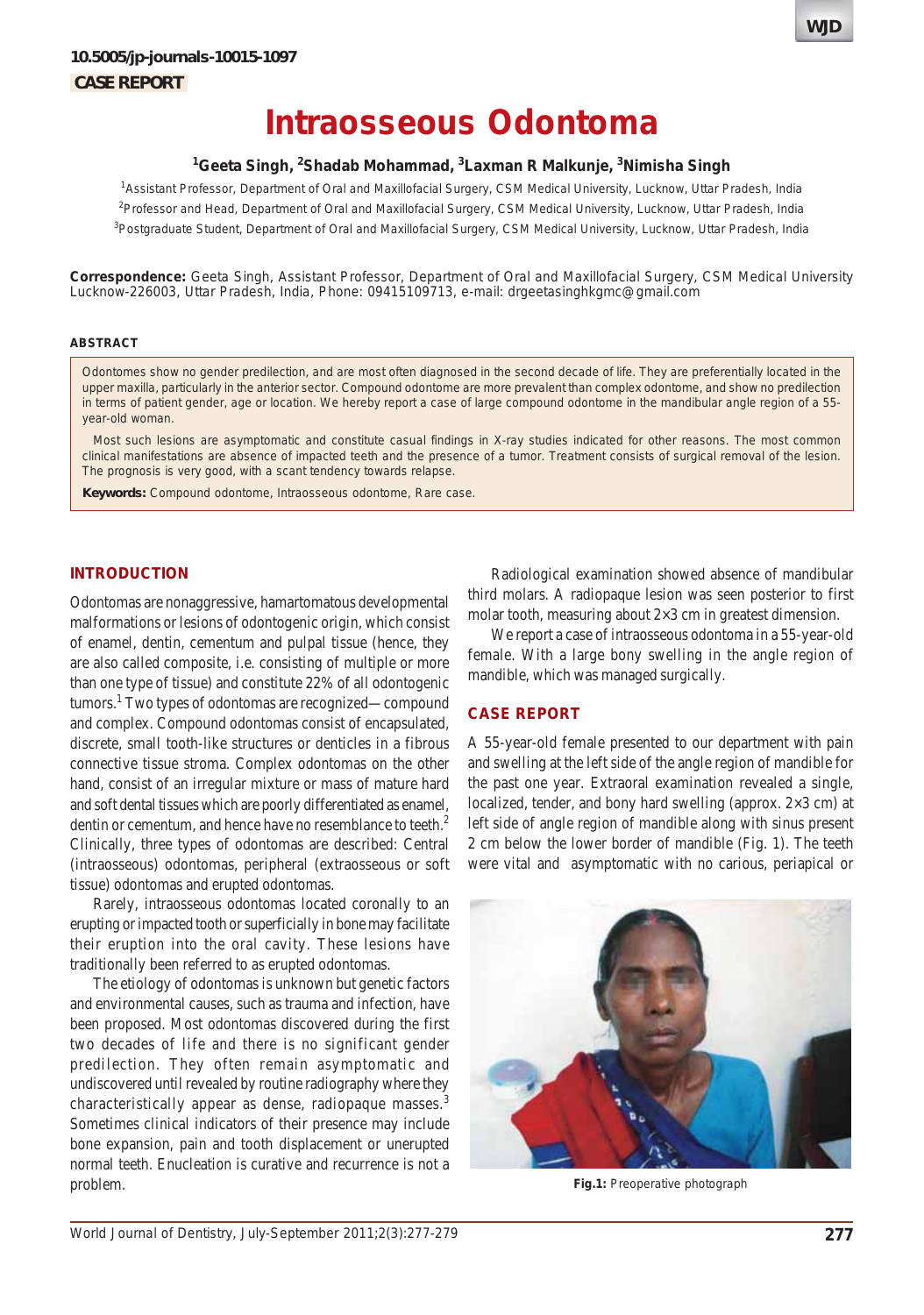#### *Geeta Singh et al*



**Fig. 2:** Orthopantomogram revealing the lesion **Fig. 5:** Intraoperative entire lesion





**Fig. 3:** Dentascan showing intraosseous lesion **Fig. 6:** Odontome after removal





periodontal involvement. The patient was healthy with an unremarkable medical history.

Radiograph included orthopantomogram (Fig. 2) and dentascan (Fig. 3) panoramic view.

Radiograph revealed a radiopaque mass in the left angle region of mandible measuring about 3×2.5 cm with large ovoid



**Fig. 4:** Intraoperative photograph **Fig. 7:** Bony cavity after surgical removal of odontome

well-defined border and radiolucent lining with the angle of mandible with missing 2nd and 3rd molar teeth.

The differential diagnosis of the radiopacity included periapical cemental dysplasia and benign cementoblastoma.

Lesion was provisionally diagnosed as odontomas. Surgery was planned under general anesthesia after routine